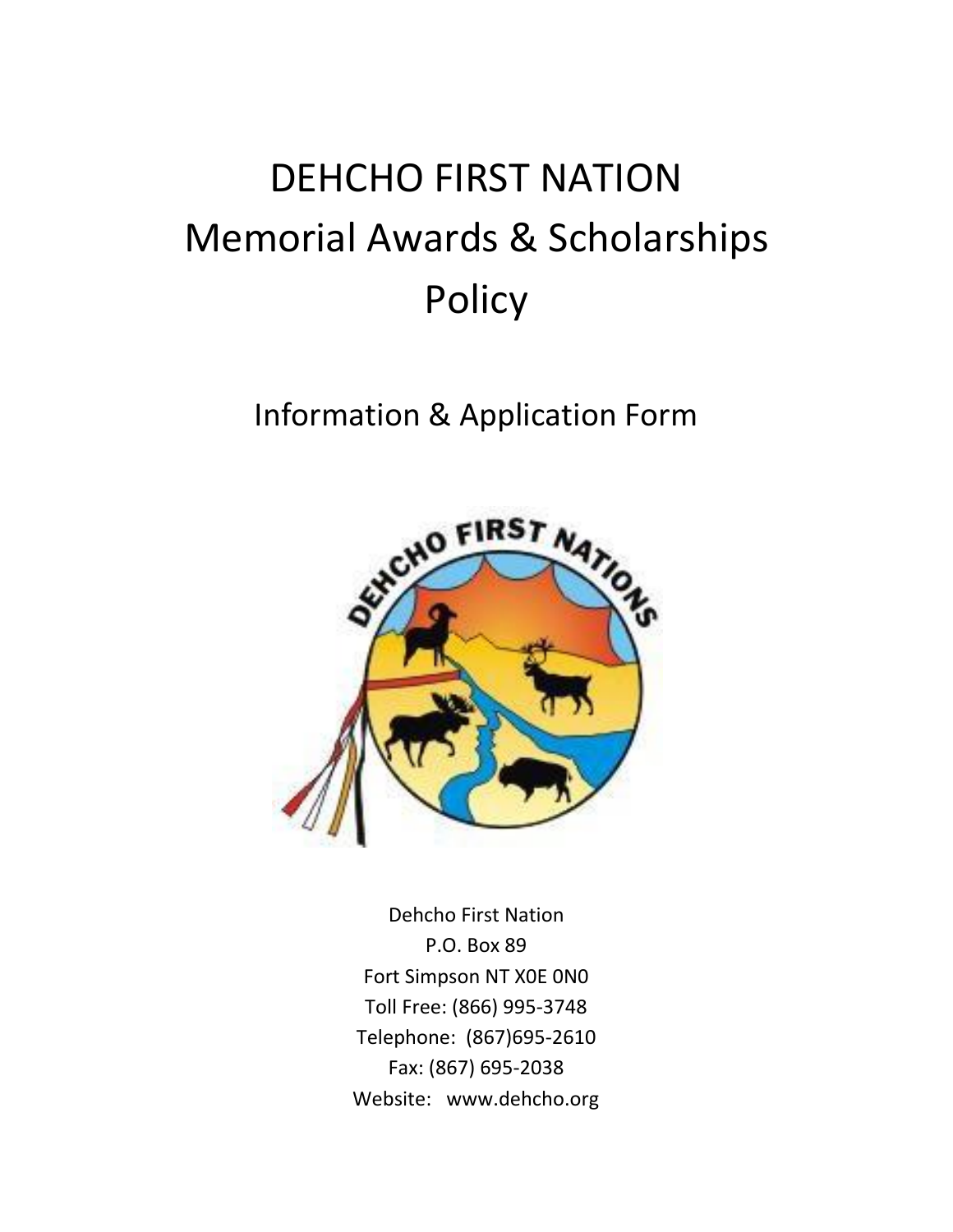## **TABLE OF CONTENTS**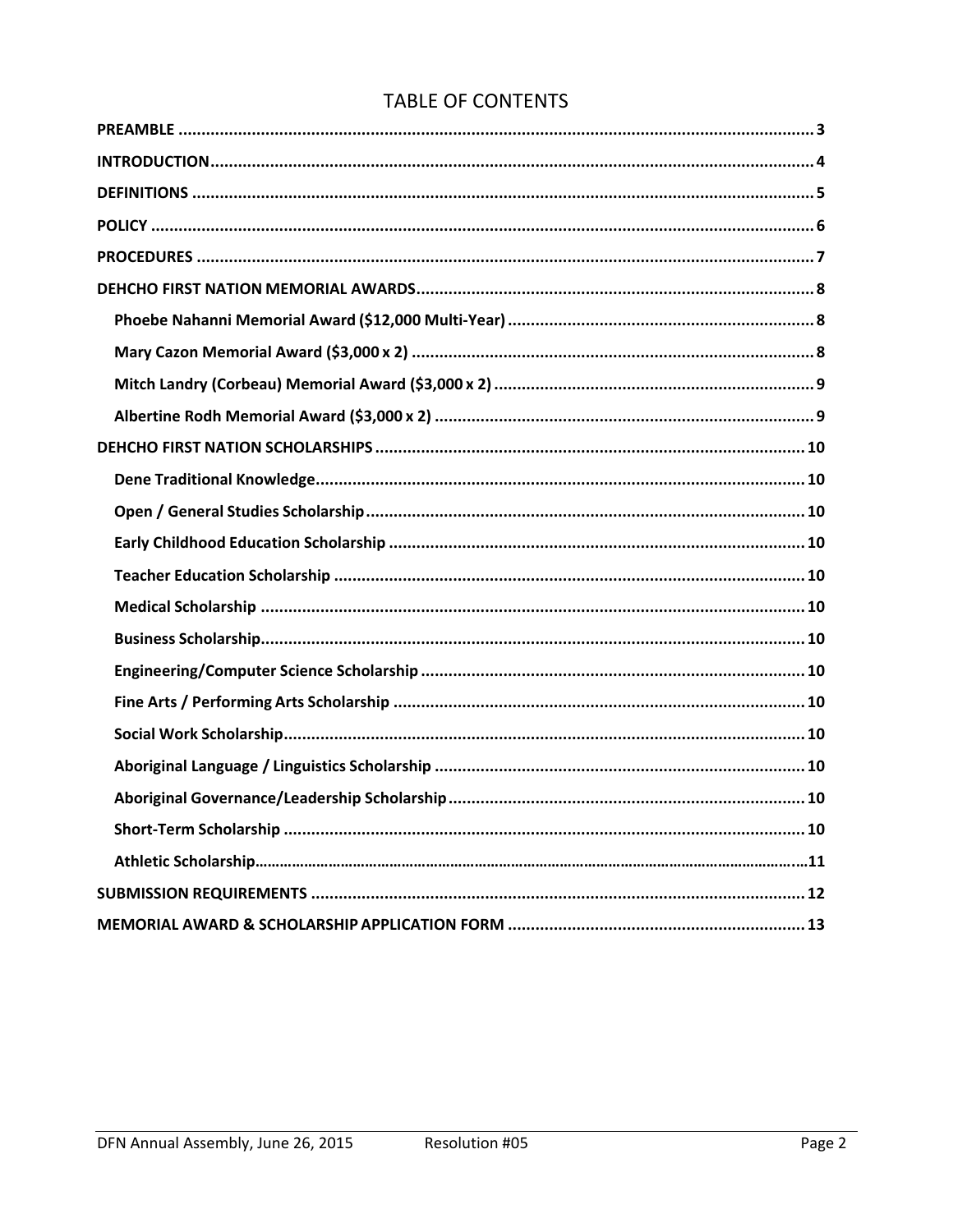## <span id="page-2-0"></span>**PREAMBLE**

Dehcho First Nation Memorial Awards & Scholarships were established in 1995 by the Dehcho First Nation Leadership. It was the vision then, and continues today, that Dehcho Dene descendants confidently pursue post-secondary education. The Dehcho First Nation's goal is for our Dehcho descendants to take advantage of post-secondary education and achieve equitable representation in post-secondary institutions.

These Memorial Awards and Scholarships provides support for advancement of Dehcho Dene. The goals for Dehcho descendants are self-reliance, self-determination and well-being. This goal is achieved by supporting the education and training of our Dehcho descendants in post-secondary education. It is the hope these individuals will come home to the Dehcho to help build capacity and lead our First Nation into a healthy future.

Dehcho First Nation Leadership believes education should enable our members to confidently live and work in both Dene and western worlds, blending the traditional values of our people with the modern realities of the present. Thus, the memorial awards were established to honour and remember respected Dehcho community members and Elders. Their legacy will live on through these annual memorial awards to remind us of their hard work, commitment, vision and teachings for the advancement of Dehcho Dene, culture and way of life.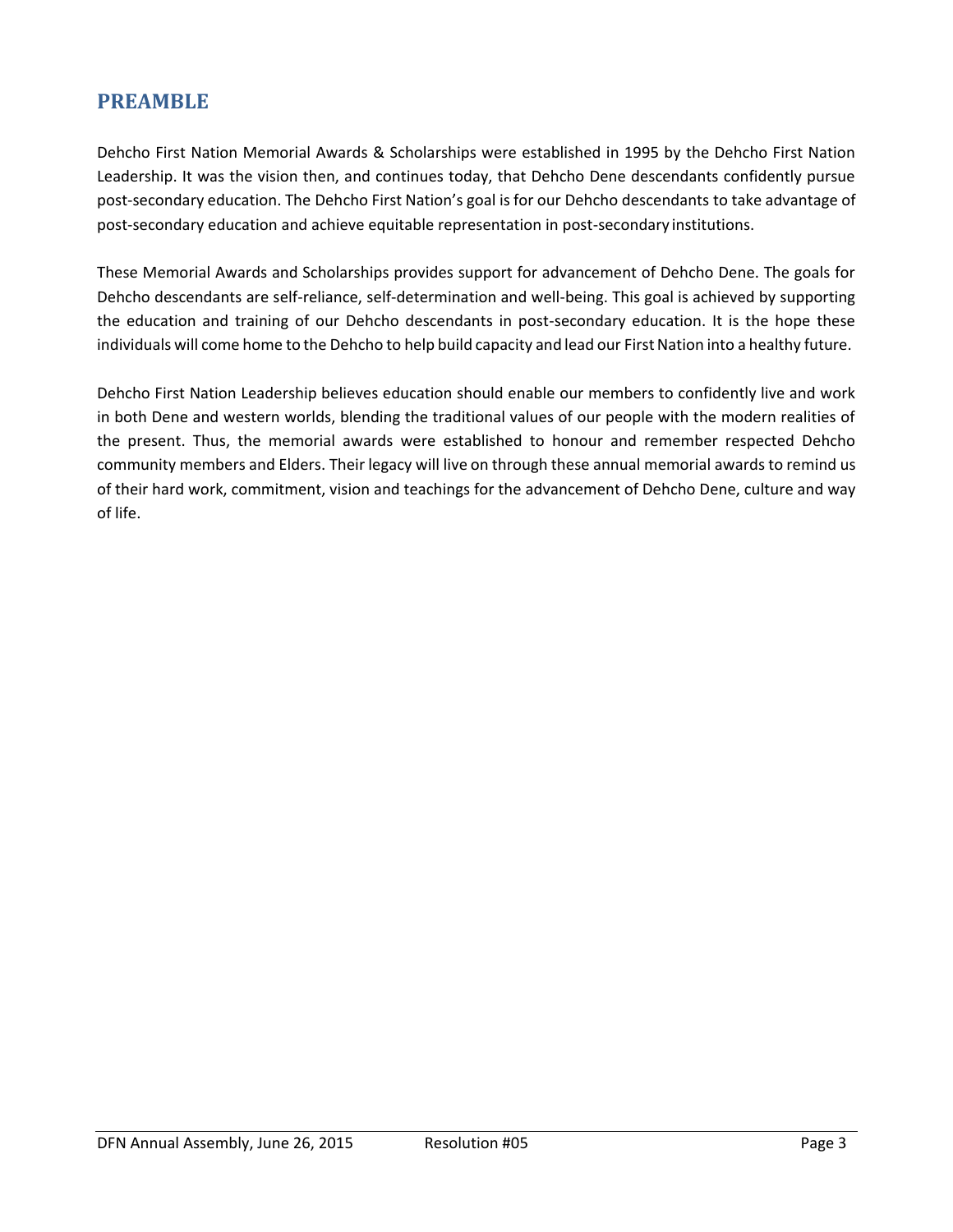## <span id="page-3-0"></span>**INTRODUCTION**

Dene Zhatie embodies our culture and identity forming a central foundation that can be enhanced and strengthened through life-long learning. The Dehcho Leadership believes that the Dehcho Dene can maintain the Dene world view within a western society in order to be successful in both worlds. To this end, the Dehcho Dene require the support and encouragement that will be provided by the Dehcho Memorial Awards and Scholarships.

The Dehcho Leadership strongly supports quality education and a healthy future for all Dehcho Dene descendants.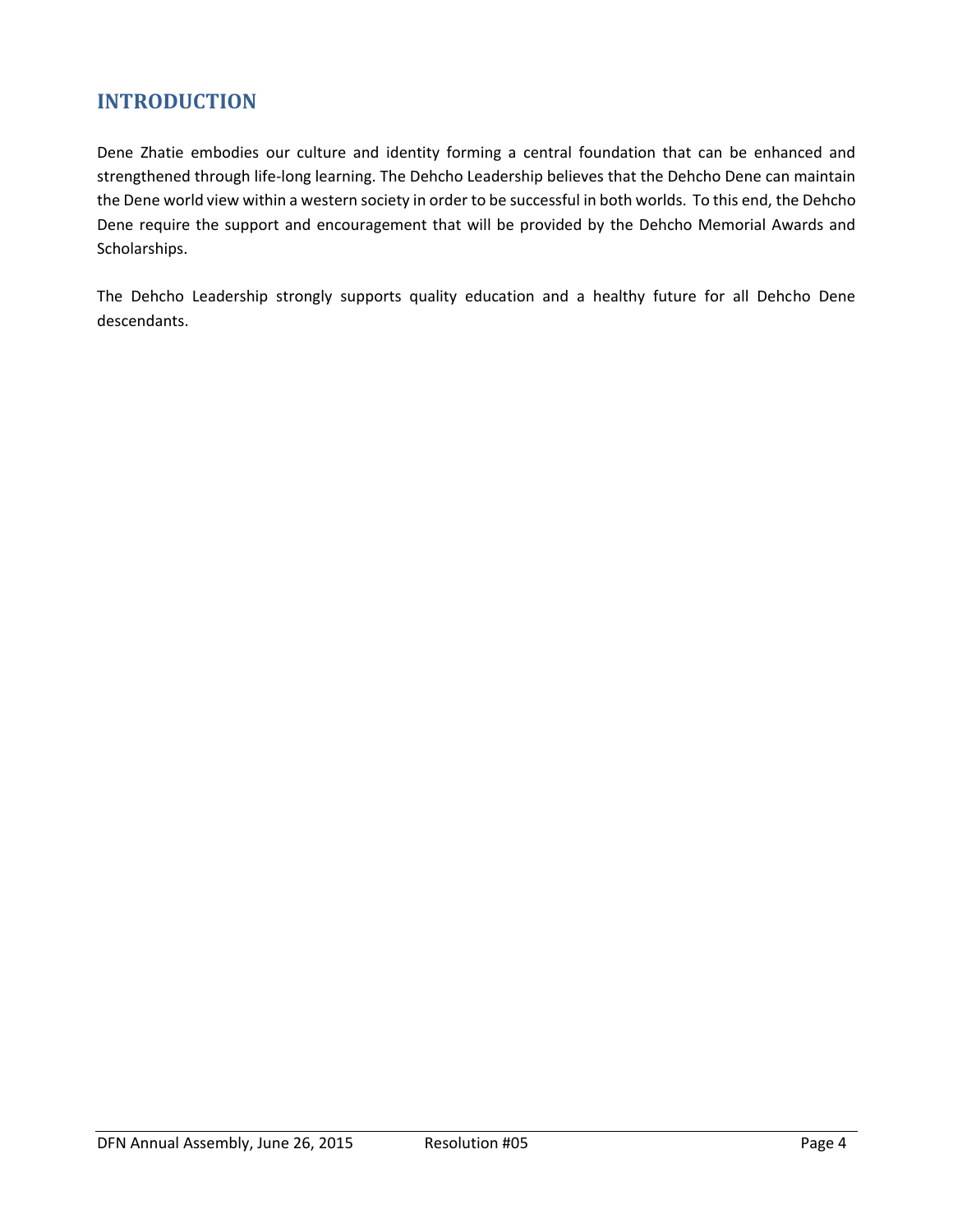## <span id="page-4-0"></span>**DEFINITIONS**

**Dehcho Dene** is " a person who is a descendant of a Dene who resided on, used or occupied any part of the Dehcho territory prior to December 31, 1922 and who identifies as a Dene or as a Metis, or a person who was adopted as a minor under the laws of any jurisdiction or under Dehcho Dene custom by a Dene who resided on, used or occupied land in the Dehcho territory prior to December 31, 1922 or is a descendent of a person so adopted".

**Dehcho Leadership –** Acho Dene Koe/Fort Liard, Liidlii Kue First Nation/Fort Simpson, Pehdzeh Ki First Nation/Wrigley, Naha Dehe First Nation/Nahanni Butte, Sambaa K'e First Nation/Trout Lake, Tthetsekehdeli/Jean Marie River First Nation, Ka'agee Tu First Nation/Kakisa Lake, Deh Gah Got'ie Koe Dene Council/Fort Providence, Katlodeeche First Nation/ Hay River Reserve, West Point First Nation/Ts'u Ehda , the Fort Providence Metis Nation and Fort Simpson Metis Nation

**Dene Zhatie** – the Dene language and dialects of the Dehcho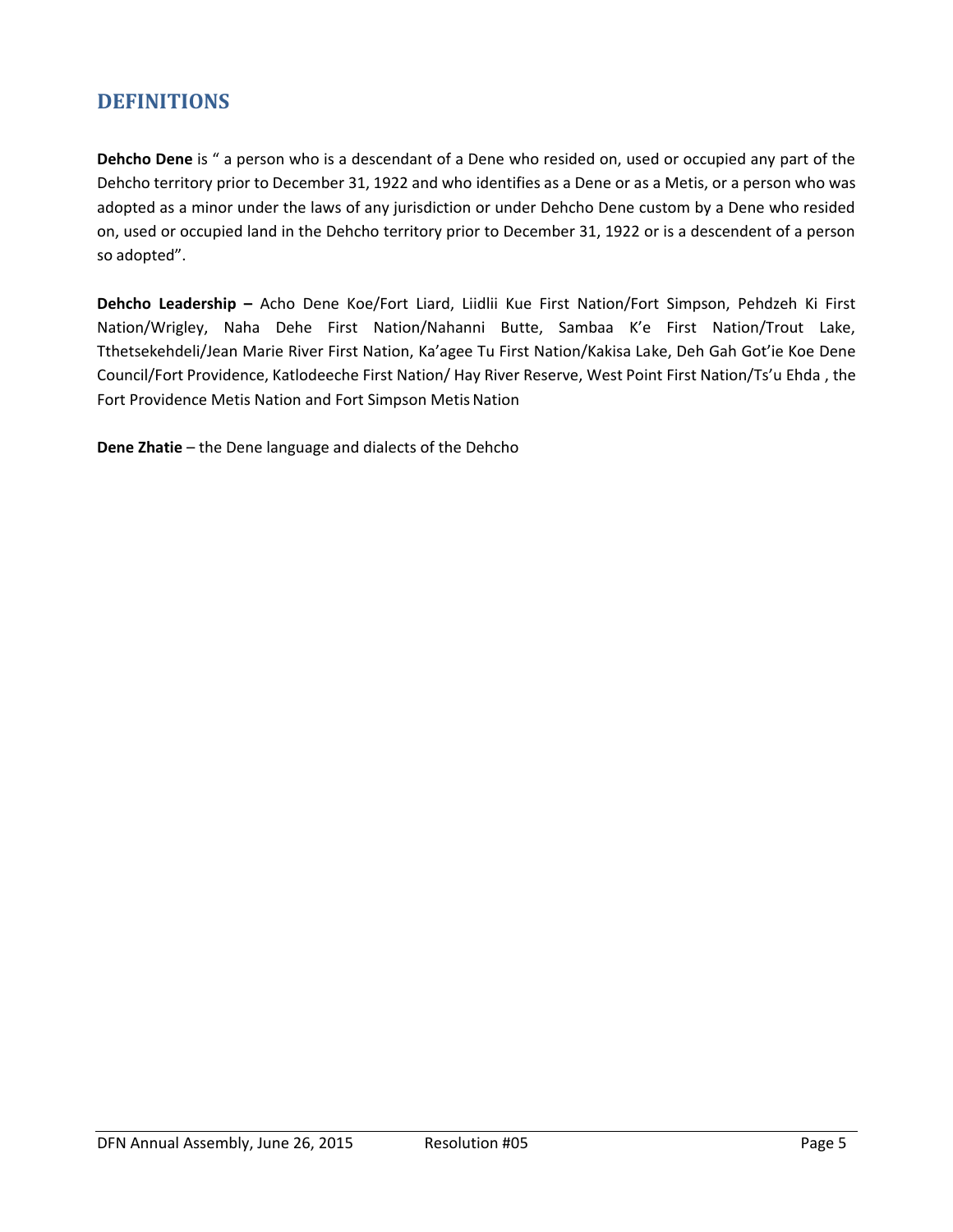## <span id="page-5-0"></span>**POLICY**

To provide the guidelines and parameters for the selection of the most qualified recipients of the Dehcho Memorial Awards and Scholarships.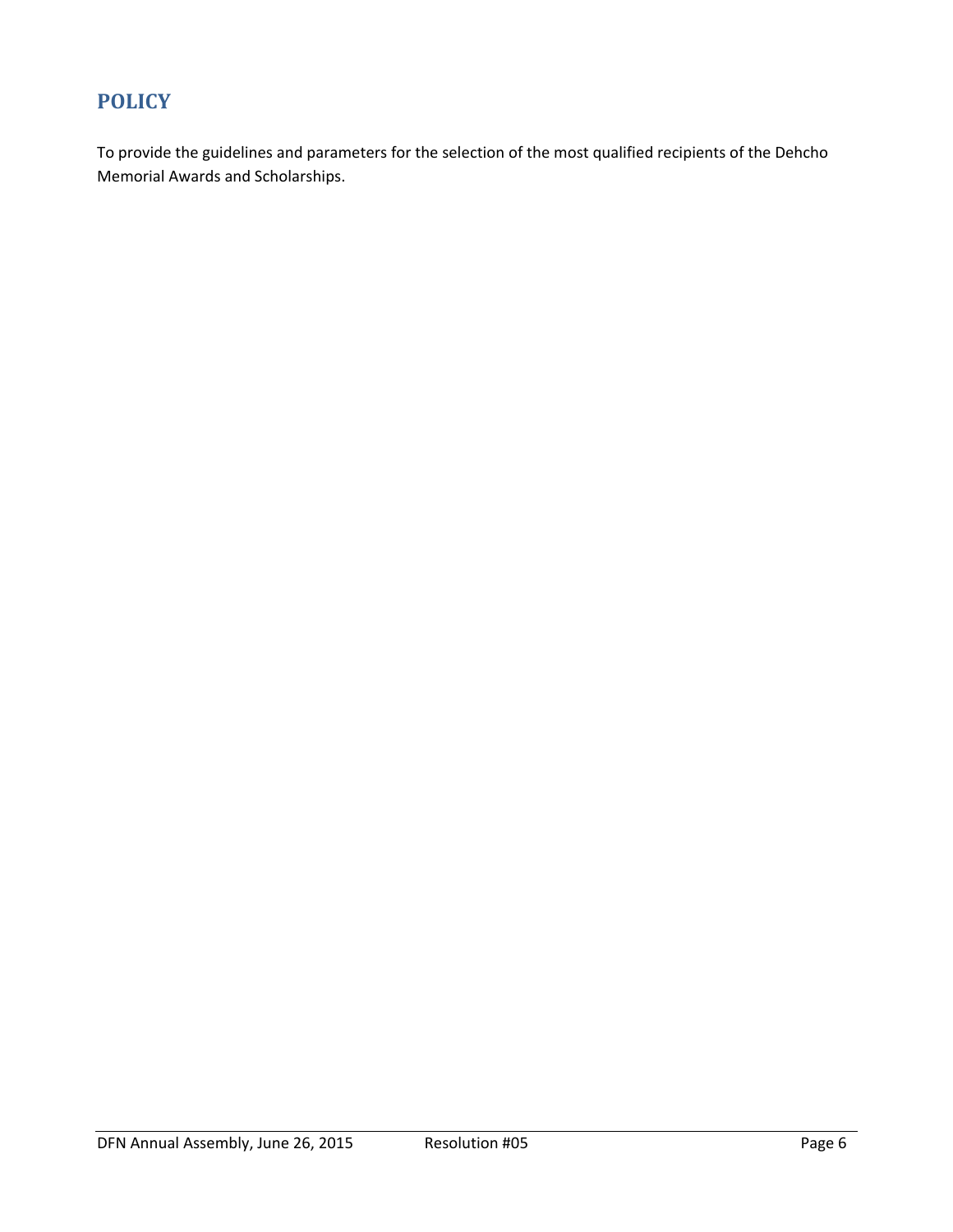## <span id="page-6-0"></span>**PROCEDURES**

- 1. Priority will be given to Dehcho residents.
- 2. The maximum number of scholarships an applicant can apply for is four depending on the availability of funds. The recommendations from the Scholarship Committee to the leadership shall include the number of scholarships each applicant has received to date. Exceptions are made on a 'case by case basis' depending on the nature of the field of study, i.e., medical doctor, lawyer, advancedstudies.
- 3. Students must provide transcripts each term/ semester maintaining a minimum of 60% of a grade average each term/semester.
- 4. Students may not change their chosen field of study within the duration of the award.
- 5. Students who completely withdraw from their program in any year will be required to pay back the award/scholarship received that year and/or not qualify for a two year period for Dehcho First Nations Memorial Awards and Scholarships.
- 6. Students must carry a full course load as determined by the post-secondary institution.
- 7. Only applicants submitting a complete application package by the advertised deadline as per the scholarship guidelines will be considered. No exceptions.
- 8. The DFN Scholarship Committee will set submissions date annually.
- 9. Dehcho First Nation Scholarship Committee recommendations are submitted to DFNLeadership.
- 10. Dehcho First Nation Leadership considers/approves the Scholarship Committee recommendations and approves Memorial Awards and Scholarships through a motion signed by Leadership.
- 11. A Public Announcement/media release will announce the Memorial Award/Scholarshiprecipients.
- 12. Dehcho First Nation will advertise DFN Scholarship intake by June 1st. (website posting, public advertisement newspapers), Social Media and community posters.
- 13. Applications will be accepted by facsimile, email and regular mail to: Scholarship Committee, Dehcho First Nation.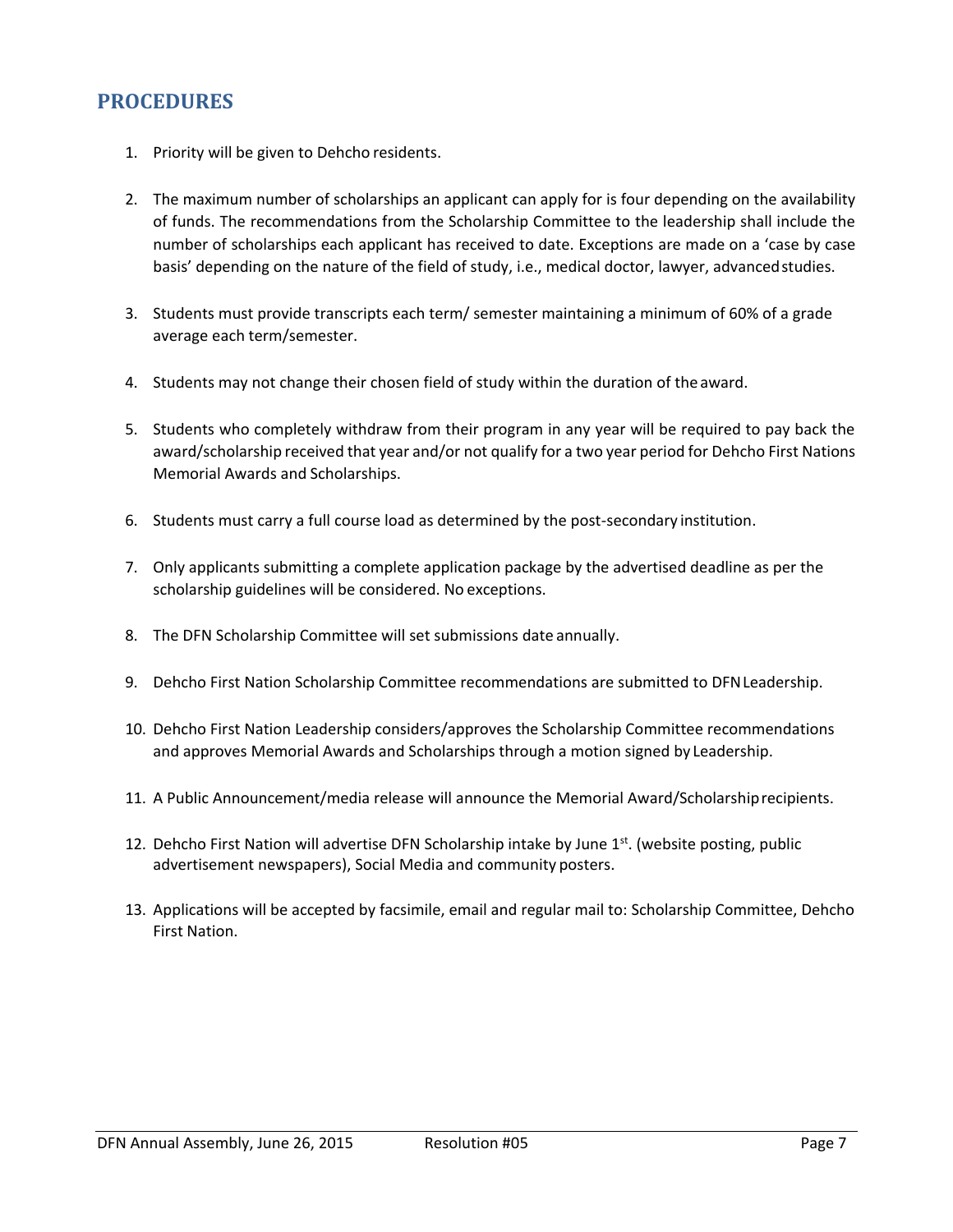## <span id="page-7-0"></span>**DEHCHO FIRST NATION MEMORIAL AWARDS**

#### <span id="page-7-1"></span>**Phoebe Nahanni Memorial Award (\$12,000 Multi-Year)**

This prestigious award was established to honour a young Dene woman. Phoebe was born in a bush camp outside Jean Marie River in 1947. Phoebe was raised in a traditional Dene lifestyle with a strong relationship and connection to her family, land, Dene Zhatie and culture. She advocated self-determination for all First Nations people. She was also a tireless advocate to promote Crown and First Nationsrelationship. Phoebe was involved in the establishment of the Indian Brotherhood and was an original signatory to the Dehcho Declaration (1993).

Phoebe was the first Dene Woman from the Dehcho to acquire a Master's Degree at McGill University in geography and also earned her Bachelor of Arts (University of Waterloo) all the while raising a family and addressing Native rights and issues in Canada.

*"Every spring I watch the formation of geese honking as they gracefully fly northward – and I long to follow them. You see, I am one of the Aboriginal Dene people. Now I live in Montreal, but my roots*  are in the North where I was born in a bush camp many years ago. And, like the geese, I am compelled *to go back every year to my homeland." (Phoebe Nahanni: New Internationalist Issue 226-December 1991)*

\$12,000 will be awarded annually, to be paid over a three or four year period (recipients choice) to a Dehcho **Dene descendant who pursues a Master Degree or Doctorate Degree in Natural Sciences, Law and/or Political Science.**

## <span id="page-7-2"></span>**Mary Cazon Memorial Award (\$3,000 x 2)**

This award was established to honour Mary Cazon, a well-respected Elder of the Dehcho. Mary was born in Fort Providence in 1939 and was raised in the Dehcho Territory. She lived a very traditional life and raised her children within the values of the Dene lifestyle. Her traditional knowledge expertise was comprised of tanning animal hides, medicinal remedies, and traditional sewing. Mary was passionate about instilling traditional knowledge and values to the new generations. She provided political advice to the Dehcho Leadership and had the highest priority for land protection as she believed that the land defines you as Dene.

**\$3,000 each will be awarded annually to two Dehcho Dene post-secondary students pursuing studies in Environmental Sciences, Health & Wellness and/or Naturopathy.**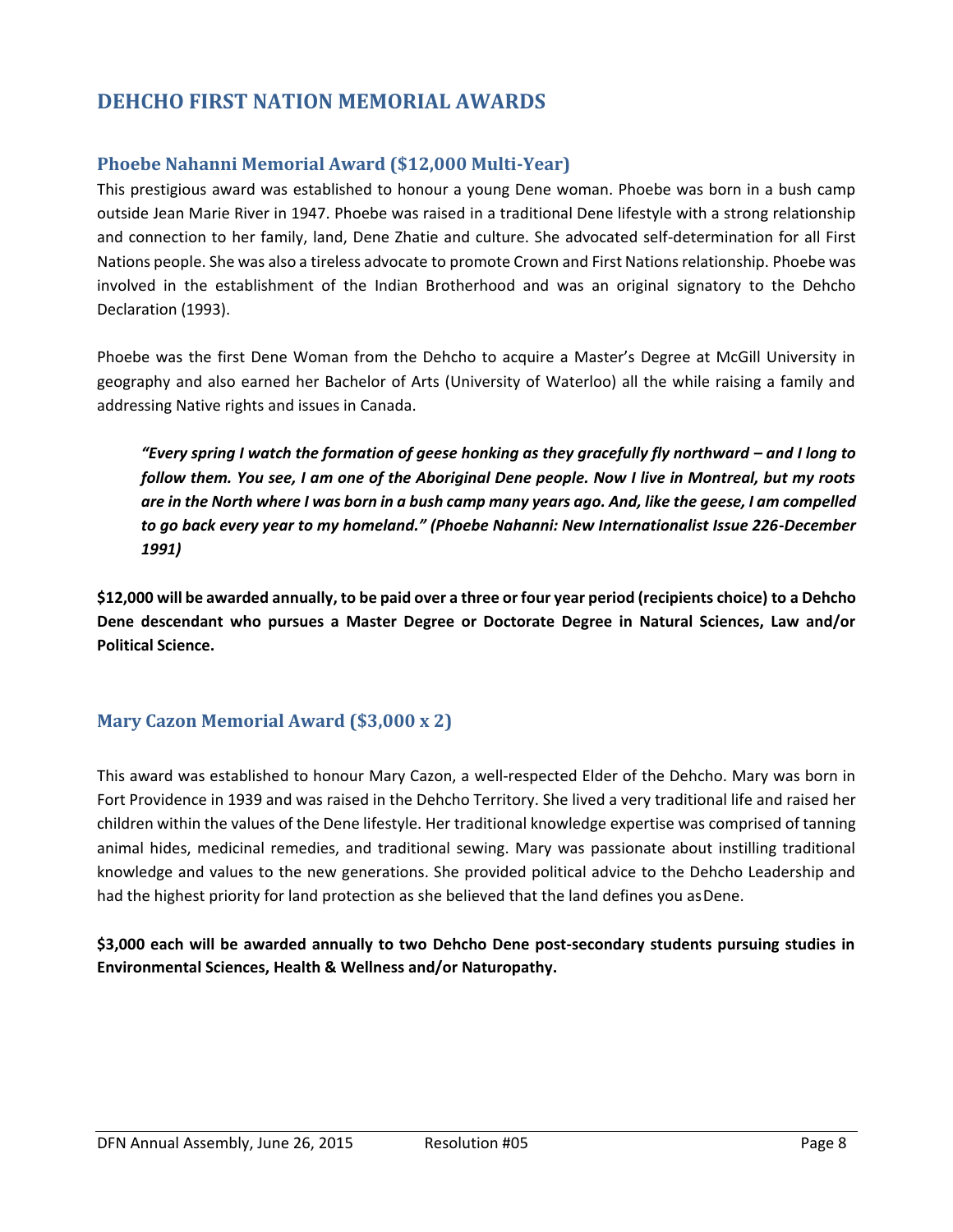#### <span id="page-8-0"></span>**Mitch Landry (Corbeau) Memorial Award (\$3,000 x 2)**

This award was established to honour Mitch Landry (Corbeau), a well-respected Elder of the Dehcho. Mitch was born in Fort Providence in 1930 and was raised traditionally in the Dehcho Territory. Mitch attended the Indian Residential School where he learned to speak French and English. Mitch served on various councils, boards and committees. In his political career, Mitch was very passionate about the land and the future of our youth. Mitch opened many meetings and gatherings with strong prayers. He held the highest regard for the land and respect for the Dene.

**\$3,000 each will be awarded annually to two Dehcho Dene post-secondary students pursuing studies in Environment & Resource Management, Humanities/Social Sciences, Aboriginal Languages and/or Linguistics.**

#### <span id="page-8-1"></span>**Albertine Rodh Memorial Award (\$3,000 x 2)**

This award was established to honour Albertine Rodh, a well-respected Metis Elder of the Dehcho. Albertine was born in Fort Providence in 1931 and was raised in the Dehcho Territory. She was raised in a French speaking household and later became fluent in Dene Zhatie and English. Albertine was very active in many political organizations and aboriginal leadership in the Northwest Territories. In recognition of her achievements and contributions, she was awarded the Metis Nation's Order of the Shawl and the Wise Women Award for the Dehcho Region. She valued education and equality for everyone in order for future success and security for all.

**\$3,000 each will be awarded annually to two Dehcho Dene post-secondary students pursuing studies in Native Studies, Women/Gender Studies, Political Science and/or Education.**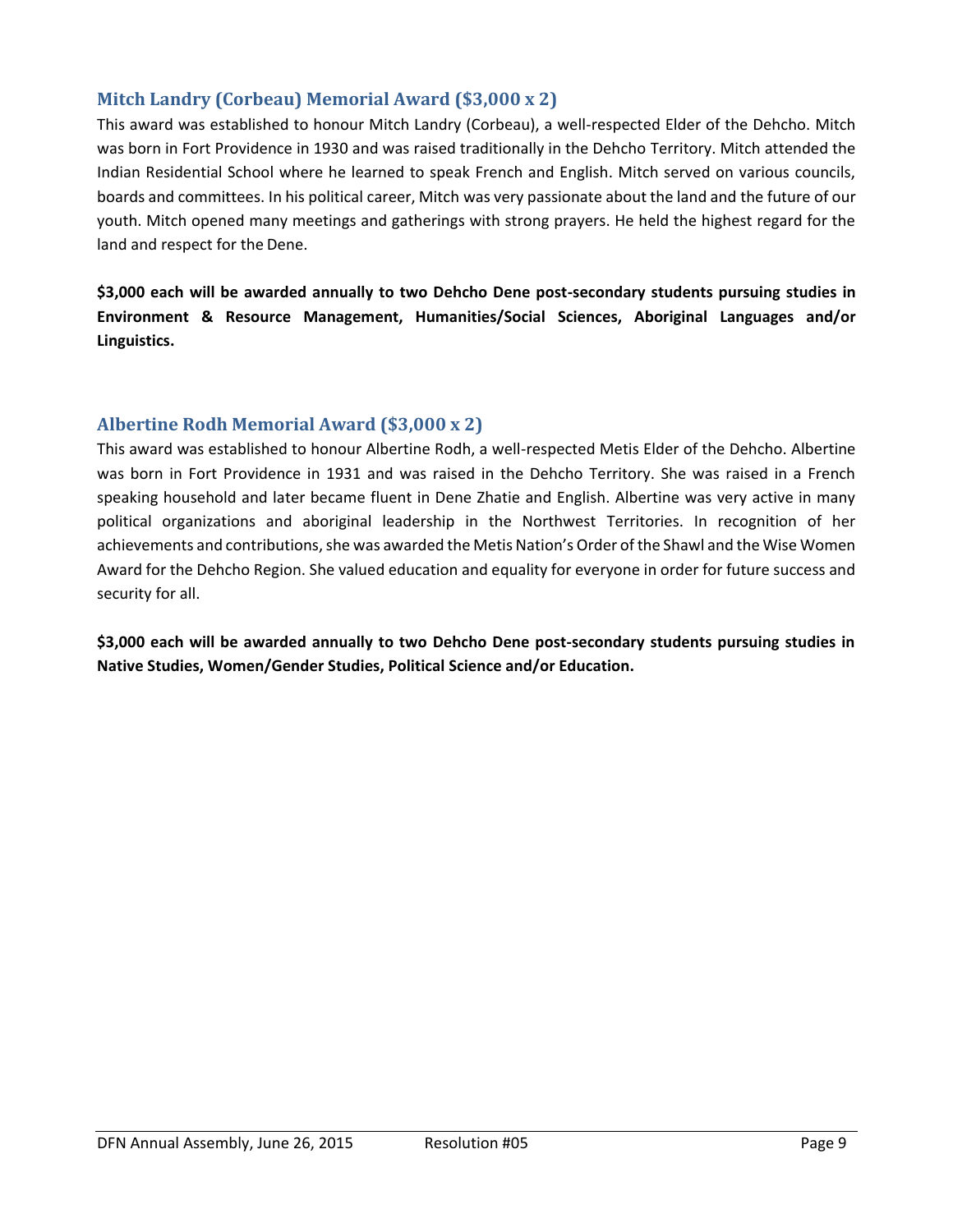## <span id="page-9-0"></span>**DEHCHO FIRST NATION SCHOLARSHIPS**

#### **Dehcho First Nation Scholarships are available to encourage Dehcho Dene to pursue post-secondary education on a full time basis.**

#### <span id="page-9-1"></span>**Dene Traditional Knowledge**

\$1,000 awarded annually for any land based skill courses of (3-6months) duration.

#### <span id="page-9-2"></span>**Open / General Studies Scholarship**

\$2,000 awarded annually for related certificate, diploma or degree programs.

#### <span id="page-9-3"></span>**Early Childhood Education Scholarship**

\$2,000 awarded annually for Early Childhood Education Program and/or any related diploma/degree program.

#### <span id="page-9-4"></span>**Teacher Education Scholarship**

\$2,000 awarded annually for Teacher Education Program and/or any Education diploma or degree

#### <span id="page-9-5"></span>**Medical Scholarship**

\$2,000 awarded annually for medical related diploma programs and/or degrees.

#### <span id="page-9-6"></span>**Business Scholarship**

\$2,000 awarded annually for business for any diploma programs and/or degrees.

#### <span id="page-9-7"></span>**Engineering / Computer Science Scholarship**

\$2,000 awarded annually for engineering/computer science related certificate, diploma and/or degrees.

#### <span id="page-9-8"></span>**Fine Arts / Performing Arts Scholarship**

\$2,000 awarded annually for fine arts/performing & visual arts related certificate, diploma and/or degree program.

#### <span id="page-9-9"></span>**Social Work Scholarship**

\$2,000 awarded annually for social work related any certificate, diploma and/or degree program.

#### <span id="page-9-10"></span>**Aboriginal Language / Linguistics Scholarship**

\$2,000 awarded annually for aboriginal language related certificate, diploma and/or degree program.

#### <span id="page-9-11"></span>**Aboriginal Governance / Leadership Scholarship**

\$2,000 awarded annually for aboriginal leadership related certificate, diploma and/or degree program.

#### <span id="page-9-12"></span>**Short-Term Scholarship**

\$1,000 awarded annually for short term courses (3 months – 6 months)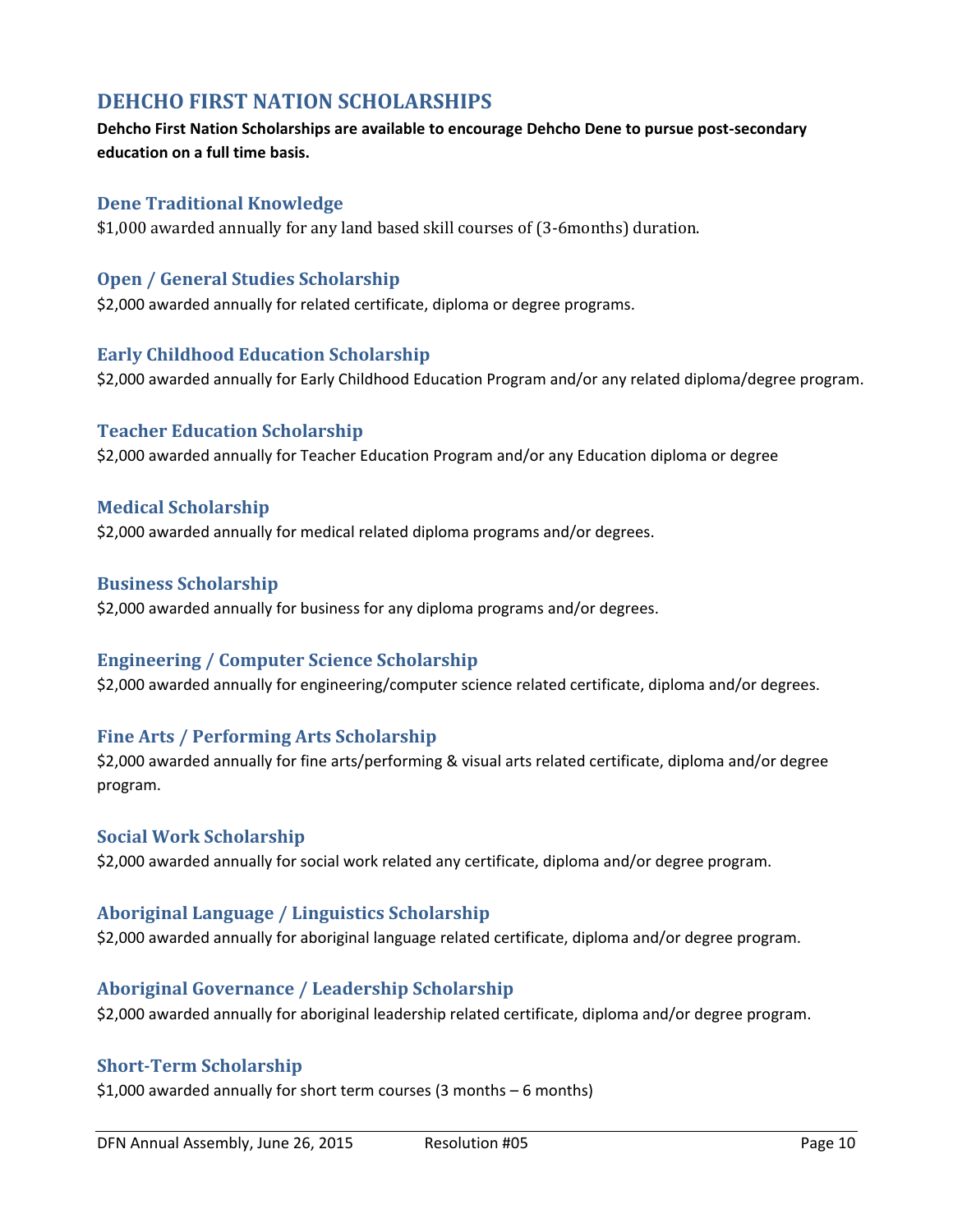## **Athletic Scholarship**

\$1000 awarded annually to top performing athletes while pursuing post-secondary education studies, with the recommendation of the Coach.

\$500 awarded annually to top performing athletes, recommended by their Coach, to a maximum of four (4) awards per year.

\$5000 awarded annually to a top performing athlete at the National or International level, recommended by their Coach.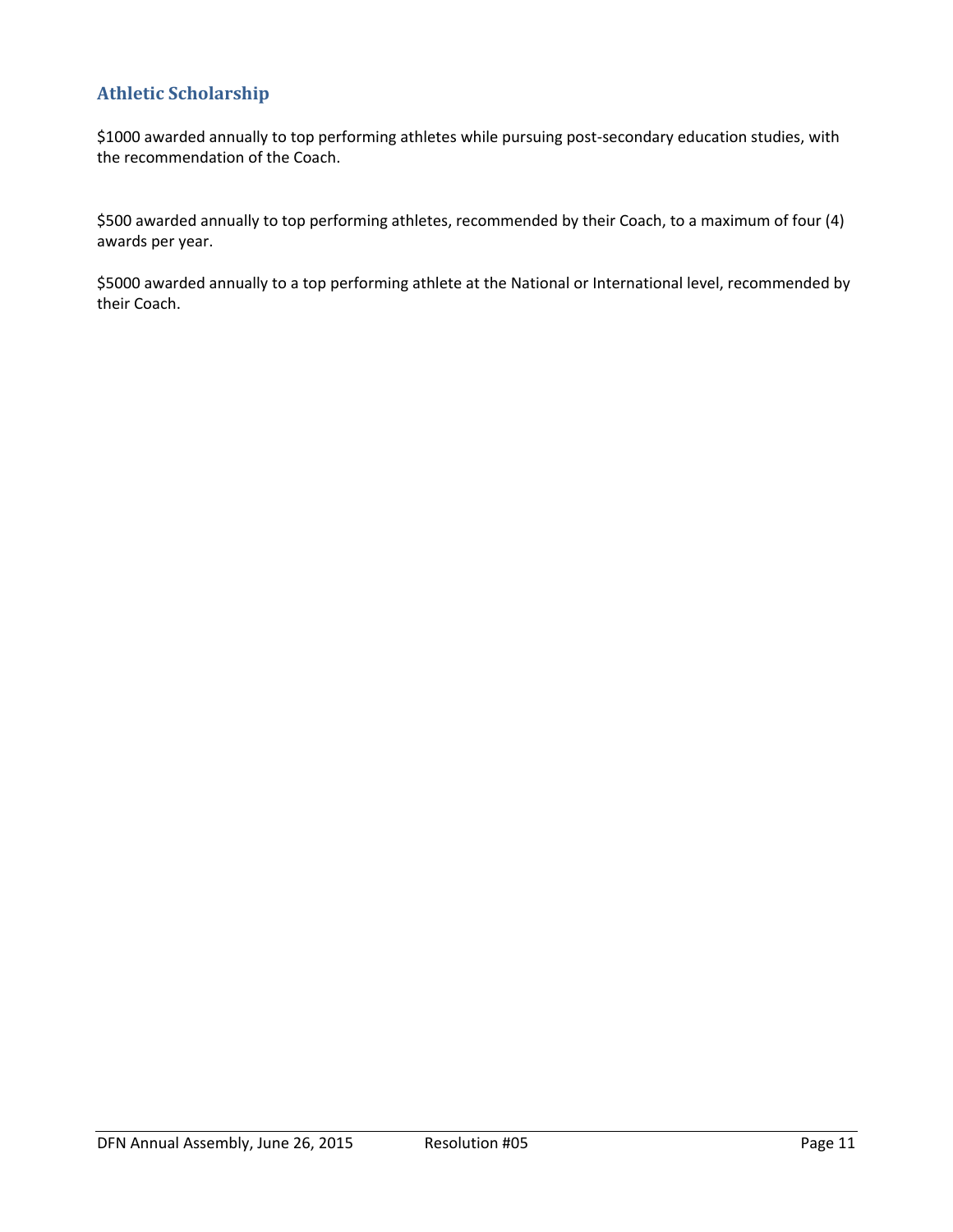## <span id="page-11-0"></span>**SUBMISSION REQUIREMENTS**

Cover letter indicating:

Type of scholarships (indicate more than one) related to your field of study Field of study Level of academic achievement

Fully completed DFN Memorial Award & Scholarship Application Form

Copy of most recent transcripts Acceptance letter from a college, university, trade, technical or business school Current letter of support from your First Nation Chief or Local Metis President or Elder Copy of Treaty status card or Letter from Local Metis President Passport Size Photo (optional)

#### 500 Word Essay (1.5 spacing, 12 font) outlining:

Reflect why you should receive your choice of Memorial Award/Scholarship Fluency in Dene Zhatie & cultural practices Academic goals & career plans Personal contributions to your education Academic accomplishments Interests Volunteer work Dehcho Community reciprocity

Languages Spoken: Dene Zhatie English Other

Preference will be given to resident Dehcho Dene

#### **Submit your application package to:**

Scholarship Committee Dehcho First Nation PO Box 89 Fort Simpson NT X0E 0N0 Fax: 1-867-695-2038

**Scholarship deadline: June 30th annually**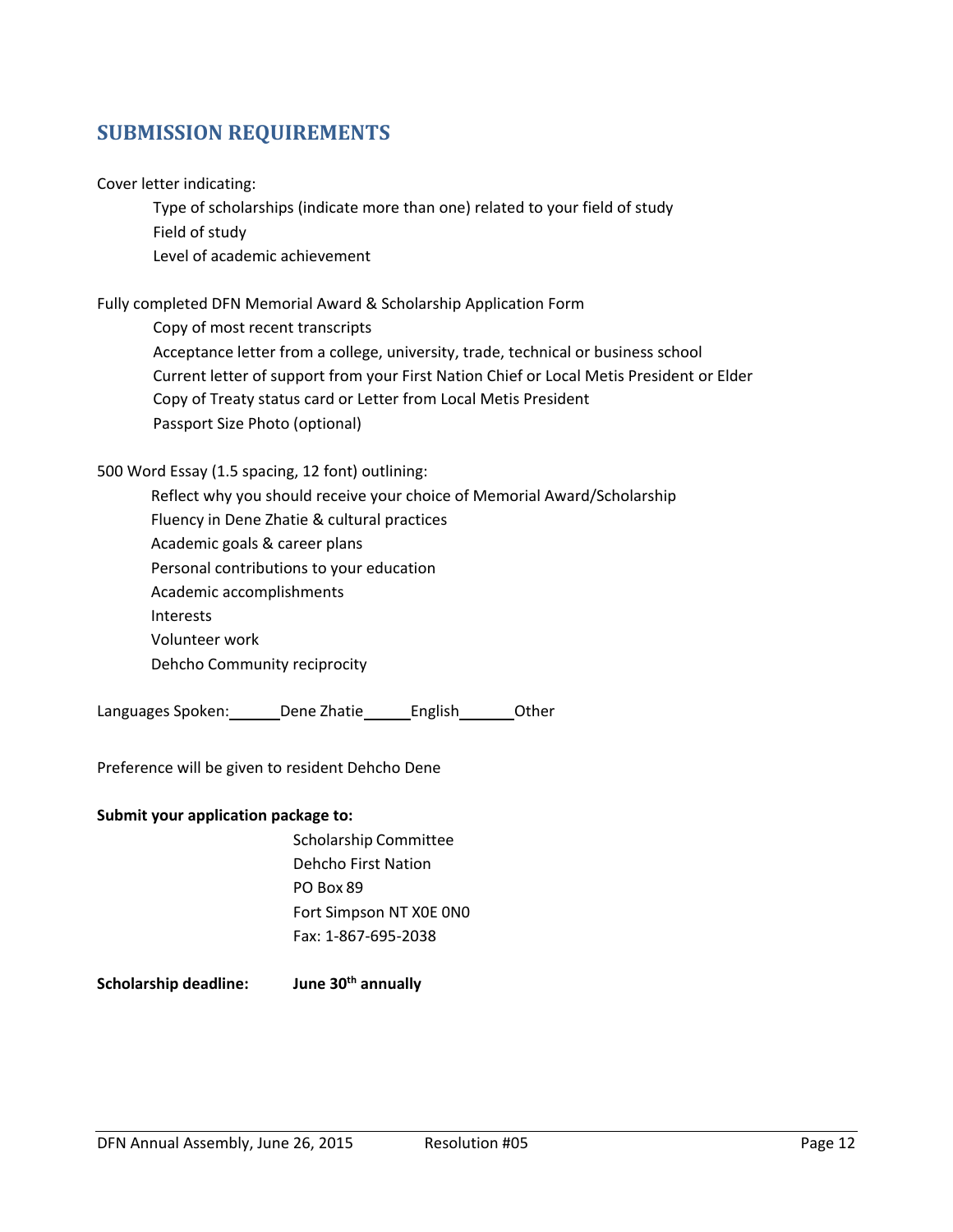## <span id="page-12-0"></span>**MEMORIAL AWARD & SCHOLARSHIP APPLICATION FORM**

| Name:                                                                                                                   |              |  |  |  |
|-------------------------------------------------------------------------------------------------------------------------|--------------|--|--|--|
| <b>Phone Number:</b>                                                                                                    | Cell Number: |  |  |  |
| Email Address:                                                                                                          |              |  |  |  |
| <b>Permanent Address:</b>                                                                                               |              |  |  |  |
| Post-Secondary Address: (to be submitted to DFN with registration/letter of acceptance from educational<br>institution) |              |  |  |  |

#### **Member Community:**

| Acho Dene Koe                       | Tthetsekehdeli                | Pehdzeh Ki First Nation        |
|-------------------------------------|-------------------------------|--------------------------------|
| <b>First Nation/Fort Liard</b>      | Jean Marie River First Nation | Wrigley                        |
| Deh Gah Got'ie First Nation         | Ka'a'gee Tu First Nation      | Sambaa K'e First Nation        |
| Fort Providence                     | Kakisa lake                   | Trout Lake                     |
| Naha Dehe Dene Band                 | Katlodeeche First             | Ts'u Ehda                      |
| Nahanni Butte                       | Nation/Hay River Reserve      | <b>West Point First Nation</b> |
| <b>Fort Providence Metis Nation</b> | Liidlii Kue First Nation      | <b>Fort Simpson Metis</b>      |
|                                     | Fort Simpson                  | <b>Nation</b>                  |

#### **Dehcho Family History:**

| <b>Mother's Side</b>     | <b>Father's Side</b>     |  |
|--------------------------|--------------------------|--|
| Mother                   | Father                   |  |
| Grandmother              | Grandmother              |  |
| Grandfather              | Grandfather              |  |
| <b>Great Grandmother</b> | <b>Great Grandmother</b> |  |
| <b>Great Grandfather</b> | <b>Great Grandfather</b> |  |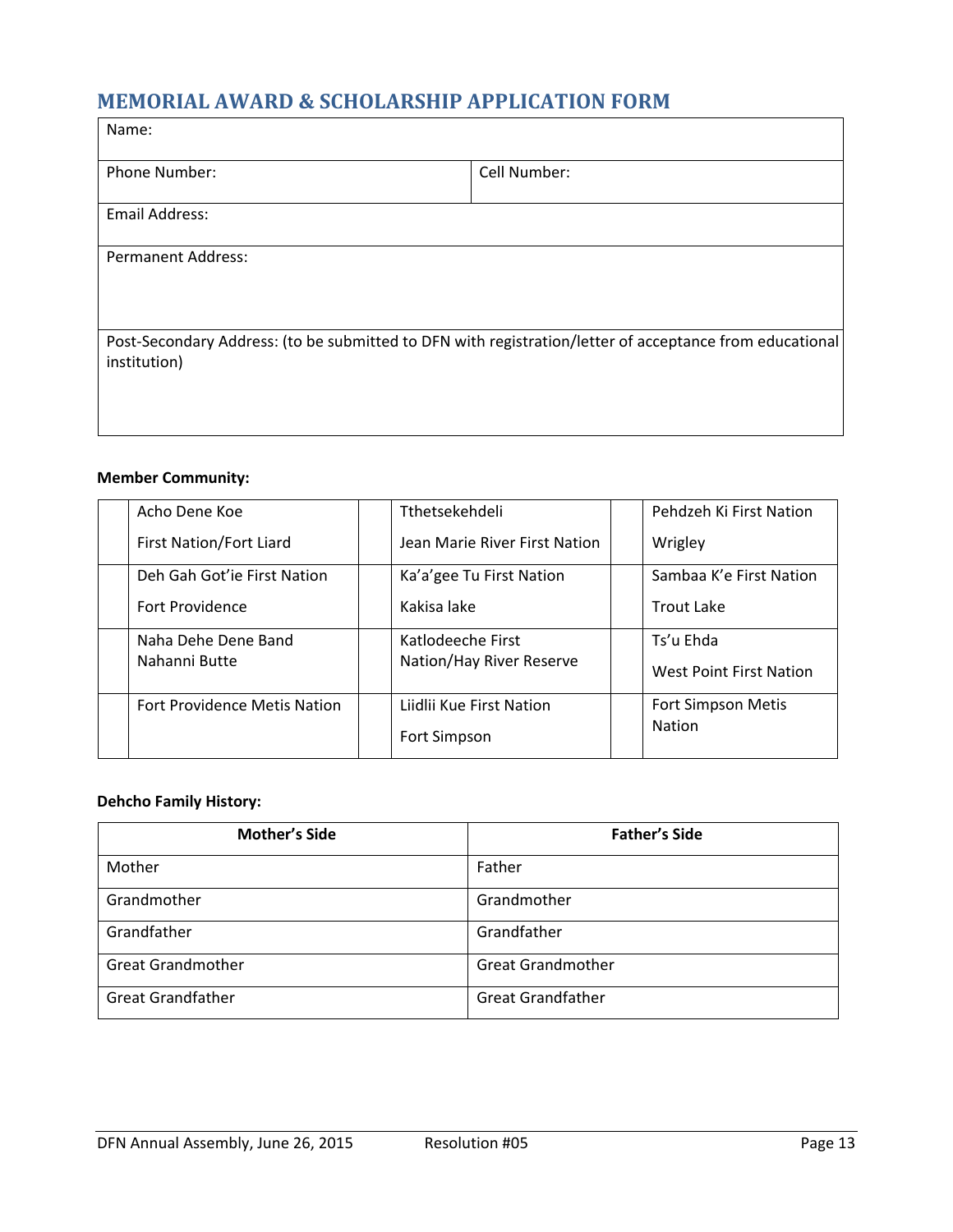Please check the scholarship/s you are applying for:

| Phoebe Nahanni Memorial Award (\$12,000 Multi-year to Dehcho Dene descendants)<br>Masters Degree or Doctorate Degree in Natural Sciences, Law and/or Political Science |
|------------------------------------------------------------------------------------------------------------------------------------------------------------------------|
| Mary Cazon Memorial Award (\$3,000 x 2)<br>Environmental Sciences, Health & Wellness and/or Naturopathy                                                                |
| Mitch Landry (Corbeau) Memorial Award - (\$3,000 x 2)<br>Environment & Resource Management, Humanities/Social Sciences, Aboriginal Languages and/or<br>Linguistics     |
| Albertine Rodh Memorial Award (\$3,000 x 2)<br>Native Studies, Women's Studies/Gender Studies, Political Science and/or Education                                      |
| Dene Traditional Knowledge (\$1000)<br>Land Based Skills courses (3-6 months)                                                                                          |
| Open Studies / General Studies Scholarship (\$2,000)<br>General studies diploma, certificate or access year programs                                                   |
| Early Childhood Education Scholarship (\$2,000)<br>Early Childhood Education Program and/or Bachelor of Education degree                                               |
| Teacher Education Scholarship (\$2,000)<br>Teacher education programs or any Education related certificate, diploma or degree                                          |
| Medical Scholarship (\$2,000)<br>Medical related diploma/degree programs                                                                                               |
| Business Scholarship - (\$2,000)<br>Certificate, diploma or degree programs                                                                                            |
| Engineering/Computer Science Scholarship (\$2,000)<br>Related certificate, diploma or degree programs                                                                  |
| Fine Arts / Performing Arts Scholarship (\$2,000)<br>Related certificate, diploma or degree programs                                                                   |
| Social Work Scholarship (\$2,000)<br>Related certificate, diploma or degree program                                                                                    |
| Aboriginal Language Scholarship (\$2,000)<br>Related certificate, diploma or degree program                                                                            |
| Aboriginal Governance / Aboriginal Leadership (\$2,000)<br>Related certificate, diploma or Degree                                                                      |
| <b>Short-Term Scholarship - (\$1,000)</b> Short term courses (3 - 6 months)                                                                                            |
| Athletic Scholarship (\$5,000 / \$1,000 / \$500 X 4)                                                                                                                   |
| NorZinc Scholarship (\$3,000 X 2)<br>Any post-secondary discipline                                                                                                     |